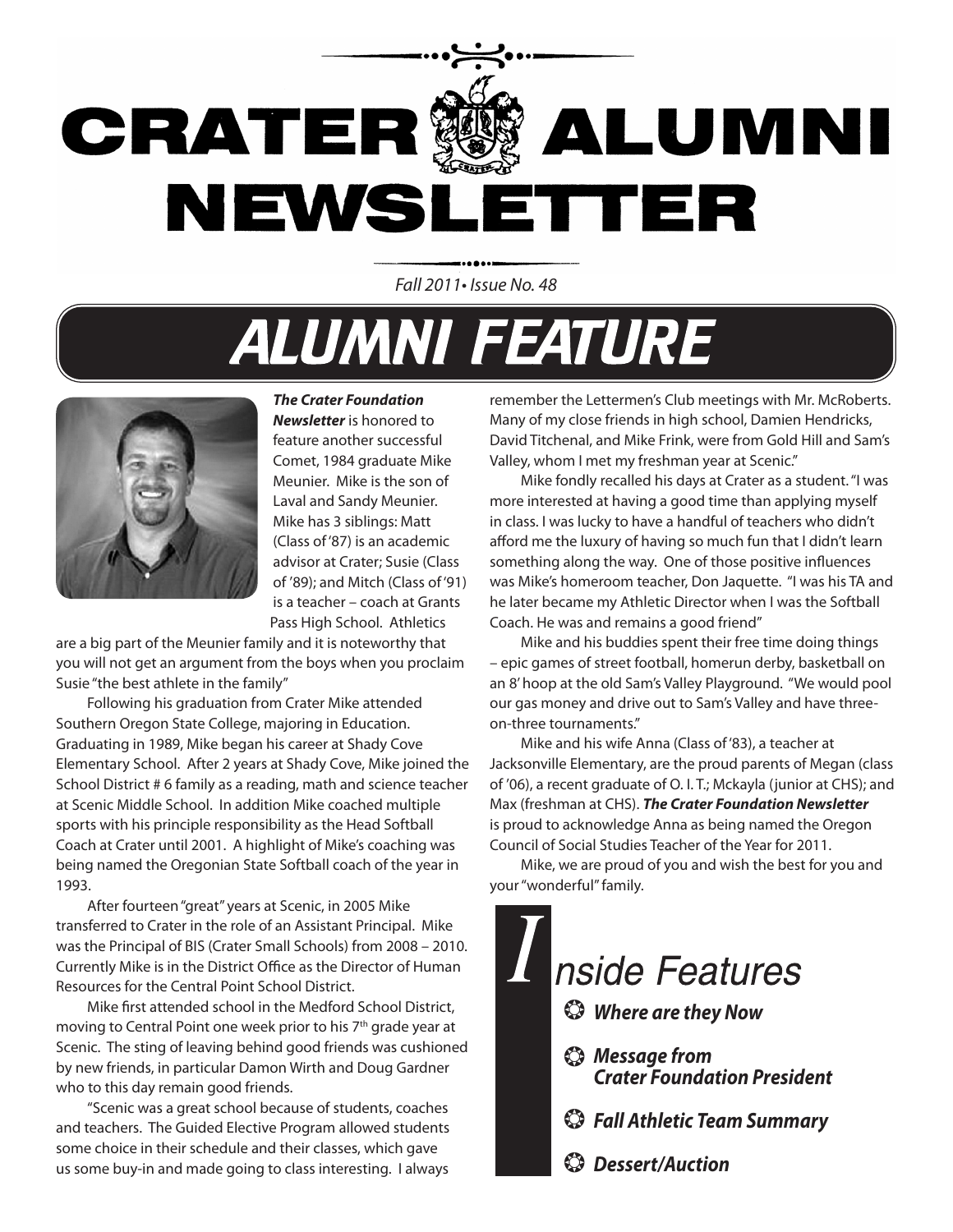# $VHERE$   $\frac{ave}{tkey}$

#### *1952 - 1959*

*MARILY HARTLEY MCDOWELL (54) –* lives in Central Point and has retired after 31 years at Bear Creek Corporation and 25 years at Tolo Tavern. She has visited Nevada, Arizona, California, Washington and the Oregon Coast. Her hobbies include fishing, camping, hiking and shuffleboard and she wants to continue traveling.

*NELDA ROBBINS (59) –* lives in Central Point with her significant other, Mike. She has four grown children: Bret, Becky, and Brenda. Nelda has 12 grandchildren and 7 step-grandchildren. She and Mike love to travel in their free time.

*CAROLYN KYLE KONOPASEK (59)* – lives in Clarksville, Tennessee with her husband, Don. Carolyn continues to write and has published in short story fiction and novels. Don is a master wood turner/wood sculptor. They opened a studio/gallery several years ago. They have three grown children*.*

#### *1960 – 1969*

*GREG LATHROP (67)* – lives in Medford with his wife Judy. They have four grown children: Jeff, Shalynn, Angela and Jonathan. Greg is a tax accountant operating his own business. He is an avid golfer in his free time.

*JIM BREEDLOVE (67) –* lives in Medford with his wife, Monica. Jim retired from the U.S. Navy in 1990 after more than 20 years. After his retirement, he worked as a copier repairman for 7 years then began work as Head Custodian at McLoughlin Middle School in Medford. He retired again in 2008. Jim and Monica had two children: Jon who was killed by a drunk driver in 1997, and Megan. The family loves the Oregon coast, loves to salmon fish in the Rogue River, and they love to travel.

*ALLEN NELSON (69) –* lives in Medford with his wife, Jan. Allen started "The Pool Man" service business in Medford. They have raised three daughters and now have six grandsons. Jan worked for the Medford School District over 20 years. They now love to ride their Harley and spend time with the grandkids.

**DANA HULIN CORY (69)** – lives in Central Point with her husband, Terry. Between the two they have four children and two grandchildren. In 2006 Dana and Terry left Winchester Bay in their 40-foot sailboat that they built. They traveled down the Pacific Coast planning on arriving in Cabo San Lucas by Christmas. Due to weather and such they finally arrived for New Year's. They then lived in Mazatlan and sailed the Sea of Cortez for the next year. In 2008 they returned to Winchester Bay after 5,000 miles traveled and 57 stopovers. Dana has gone back to work part time as a hairdresser and states "life is good"!

#### *1970 – 1979*

*SUE BONNEY FOLKERTS (75) –* lives in Snohomish, Washington with her husband, Mark. They have one daughter, Lauren. After attending University of Oregon, Sue worked in Portland, and in 1982 married Mark and moved to Seattle. Sue works as a Software Engineer. *DAN GIBSON (76)* – lives in Central Point with his wife, Debra. They have two grown children, Robert and Holly. Dan works at Food 4 Less, where he's been for well over 30 years in shipping/receiving, and Debra is an Office manager at Ruch Dental. Dan states they love bowling, golfing, fishing, hunting and camping. They plan to spoil their grand children and to take special vacations to some exotic places.

**BRIAN CAPP (76)** – lives in Prineville, Oregon with his wife, Kris. They have two children, Bradley and Kacie. Brian has worked for Les Schwab Tire Centers for more that 25 years and is their Vice President of Marketing. Kris works in retail.

*CONNIE MOCKRY (77) –* lives in Medford with her husband, Thomas. They have six children and five grand children. Connie is a special needs monitor for First Student Transportation Services.

#### *1980 – 1989*

*DEBBIE HODSON GILLILAND (82)* – lives in Klamath Falls with her husband, Mason. They have three children Amy, Matthew and Travis. Debbie did childcare in her home for 10 years and then became a computer graphic designer. Mason is a union electrician and avid hunter.

*CHRIS GOODRICH JONES (82)* – lives in Portland with her husband and son, Robby. They spend time doing some buying, fixing up and selling homes.

*TAMMY SMITH KREUTZER (85) –* lives in Medford with husband, Daryl. They have four boys: Bryce, Blake, Keith and Cody. Tammy works at Neilson Research Corporation as the Quality Control Officer. JAMIS BICKEL (89) - lives in Lakewood, California, where he's been for the past 8 years. After graduating from Western Oregon State University, Jamis worked at Rogue Valley Medical Center as an Orderly/Anesthesia Technician in surgery. He then moved to Southern California and worked at the UCLA Surgery Center as an Anesthesia Technician. He moved to Japan and found work as an English teacher and worked at three junior high schools for 2 years and then returned to the U.S. and began work as a special education substitute educator. He also began working for Transportation Security Administration (TSA). He then became a Federal Law Enforcement officer in 2007 and still substitutes at local school districts. Jamis has a significant other who also works in law enforcement and they have one daughter.

#### *1990 – 1999*

*ANDREW SCOTT (92)* – lives in Medford with his wife, Sarah. Married this past July, Andrew studied at RCC in construction industry management and now works as a 3-D scanner and modeler for Epic Scan, Ltd. in Medford. Sarah works as an office manager at Paden Eye Care in Medford

*SUMMER HARDEY WHITLATCH (96)* – lives in Central Point with her husband, Bill. Married this past September, Summer was a traffic engineer at Hardey Engineering & Associates and is now affiliated with a local property management company. She also continues her engineering career as co-owner of Hardey Traffic Engineering Group. Bill attended Oregon State University served in the U.S. Army and has owned B&B Landscaping and Construction since 1995.

*SHAUNA RICE SCHOBER (98)* – lives in Klamath Falls with her husband, David, and their two daughters. Shauna is the author of the "Waypoint Book Series" which are action/adventure, juvenile fiction novels, set in the U.S.

*SARRA KLASSEN TRAN (99)* - lives in Central Point with her husband, Nathan. Married this past summer, Sarra works in home health care and is a stay-at- home mom. Nathan attended RCC and is a cowboy and astronaut contracted through NASA.

#### *2000 – 2001*

*MICHAEL DAVIS (01)* – lives in Central Point with his wife, Colette. Married this past June, Michael is a supervisor at Peak Oilfield Service Company in Prudhoe Bay, Alaska. Colette received a degree in health and family science from Oregon State University and is a third year nursing student at Oregon Health and Science University.

| <b>Crater Foundation Information</b> |                                |                          |  |  |  |  |
|--------------------------------------|--------------------------------|--------------------------|--|--|--|--|
| Website:                             | craterfoundation.district6.org | Mailling Address:        |  |  |  |  |
| E-mail:                              | craterfoundation@district6.org | <b>Crater Foundation</b> |  |  |  |  |
| Telephone:                           | 541-494-6308                   | P.O. Box 5172            |  |  |  |  |
|                                      |                                | Central Point, OR        |  |  |  |  |

97502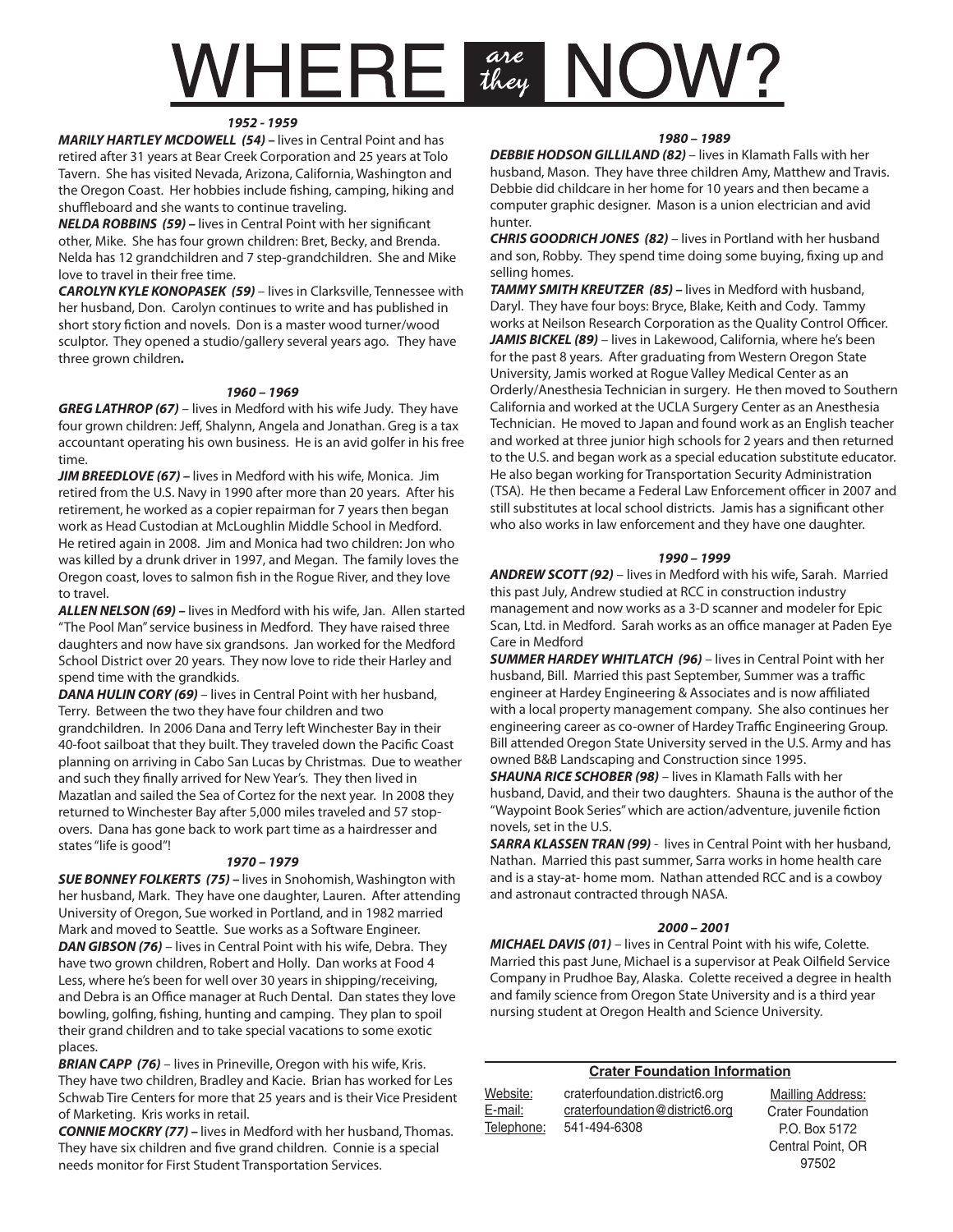## **OUNDATION** A Menage From

As the life of the Crater Foundation nears 20 years, I find myself reflecting back on how we got started and what the Foundation has become since its inception.

We had absolutely no idea that a \$4,000.00 donation would become such a significant beginning of what has become an organization as big as life. I admit we did have a vision of what might be, but we surpassed that initial vision over 10 years ago. What developed from our Board of Directors after about 6 years of operation was the establishment of long range goals that included "*all* graduating seniors from Crater High will receive financial assistance from the Crater Foundation by merely requesting it through a scholarship application". This was to become effective with the graduating class of 2000. From that moment on, our vision and goals became long range. We began meeting that goal in 2000 and have done so each year since.

Our next significant goal was to begin awarding scholarship assistance to Crater graduates who had completed at least 1 year of college. We began awarding those scholarships in 2006, and have also continued to do so each year.

We have now awarded over 2,600 scholarships since the year 2000, with a total of more than 2.5 million dollars. What this demonstrates to all of us involved is with some goals and visions, anything is possible. You just have to commit, work at it, and believe in it, and in our community good things happen.

### *Former Crater Graduate & Family Recognized*

 Late this summer a family from Medford was selected to receive a complete home makeover from the television show "Extreme Makeover: Home Edition" broadcast over ABC Television. This program has aired for the past few years over ABC.

Selected was the C.J & Lindsay McPhail family, who have 3 young children, of which two are autistic. Lindsay McPhail is the former Lindsay Greb, a 1998 graduate of Crater High School. C.J., who was a youth pastor at a local church, and Lindsay, have devoted much of the past 12 years organizing "Sparrow clubs" at schools throughout Oregon. Sparrow clubs are organizations that help children with medical issues by pairing them with schools that "adopt" them. These clubs assist the Sparrow and their families monetarily, with donated time and personal support for years. Many times schools have assemblies and activities devoted to their Sparrow.

 The Extreme Makeover brought the entire Rogue Valley together and in 1 week, the old house was demolished and a new home was erected, complete with landscaping and furnishings. This project went on 24 hours a day for 1 week in order to meet the deadlines of the filming crew and the producers of the television show.

 When all was completed the very deserving McPhail family had a new home completed by a very generous Rogue Valley community.

 The airing of this Extreme Makeover: Home Edition took place on October 28 on ABC Television.

## *Fall Athletic Results*

With the changes made by the Oregon Schools Activities Association in 2009-2010, Crater teams now compete in different leagues, depending on the activity. The football team competes in the Southwest Conference, which is made up of North Medford, South Medford, Crater, Grants Pass, Roseburg, South Eugene, Sheldon, and Thurston. As the regular season came to an end, Crater had a 5-4 record. They defeated Beaverton in a state play-in game 27-7, but the season ended with a 45-22 loss at Oregon City in the second round of state playoff games.

The Crater volleyball team is in the Southern Oregon Hybrid Conference that is comprised of Crater, Grants Pass, North Medford, Roseburg, and South Medford. At the conclusion of the season, the volleyball team finished with a 0-15 record. They then played a state play-n game, and lost to McNary High School.

The Crater boys and girls soccer teams are also in the Southern Oregon Hybrid Conference, the same as volleyball. The boys finished the season with a 0-13 record and were defeated by Tualatin in a state play-in game. The girls' soccer tea finished the season with a 2-10-1 record. They then played a state play-in game and lost to St. Mary's of Portland.

The Crater boys and girls cross country teams are in the Southwest Conference, the same as football. The boys finished the season placing second in the conference and then competed for the 6th state title in a row. At the state meet, the boy Comets finished 4rd in the state to end their dominance of state championships at 5 in a row. The Comet girls finished 2nd in the conference, and with a great team effort, finished 2nd at the state meet. They were last state champions in 2007.



*Saturday, December 3rd, 2011, will mark the seventeenth annual Crater Parent-Community Auction & Dessert. In each of the past few years we have raised in excess of \$40,000.00. The current economic situation could make that amount difficult to duplicate. Unfortunately, the cost of higher education is not declining. It is with confidence in the School District #6 family that we seek to raise \$45,000.00 this year. All monies generated by the auction will be sent with our graduates to America's colleges, universities, community colleges, and trade schools.*

*A great way you can make a difference is to provide an auction item for the festivities. Another way is to attend and buy! If you can donate the use of a vacation home, handmade items, art, business services, a gift certificate, dinners, cash, etc. you will be a difference maker.* 

*If you would like to attend or make a donation to this years' auction please contact us at craterfoundation@district6.org or call our office at (541-494-6308)*